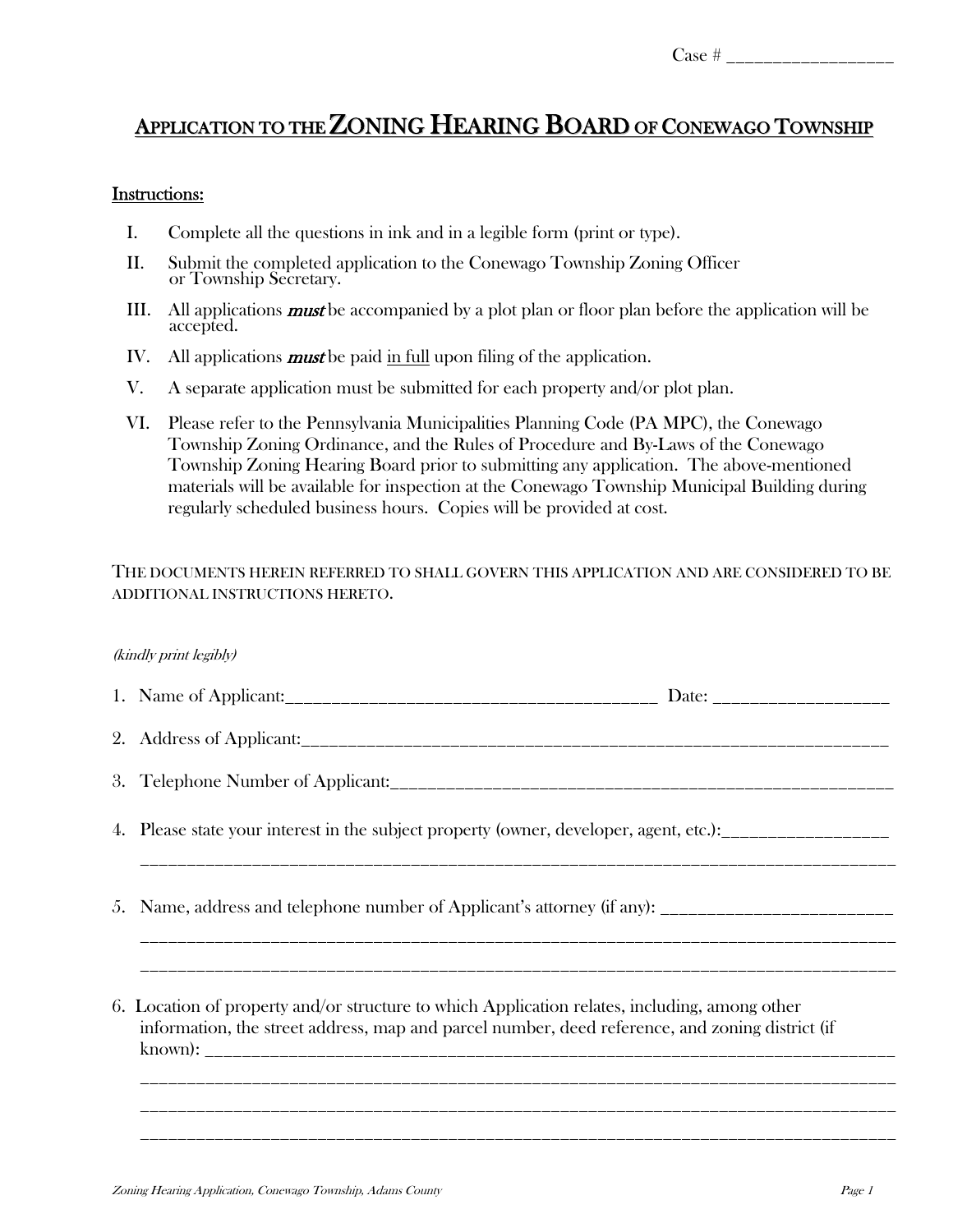7. Name address and telephone number of all owners of any interest in the property and/or structure other than persons listed in Question #1 above. (For each person please define their perspective interest):

|                 | 8. Grounds for Application. (check all boxes which apply):                                                                                                                                                                                                                                                                                                                                                                                                                      |
|-----------------|---------------------------------------------------------------------------------------------------------------------------------------------------------------------------------------------------------------------------------------------------------------------------------------------------------------------------------------------------------------------------------------------------------------------------------------------------------------------------------|
| A.<br><b>B.</b> | Variance request<br>$\Box$ Special Exception request                                                                                                                                                                                                                                                                                                                                                                                                                            |
|                 | $\Box$ Appeal from decision of Zoning Officer                                                                                                                                                                                                                                                                                                                                                                                                                                   |
| D.              | $\Box$ Challenge to validity of Zoning Ordinance                                                                                                                                                                                                                                                                                                                                                                                                                                |
| a.              | If box "A" or "B" above is checked, please cite the section of the Conewago Township Zoning<br>Ordinance upon which the application is based and briefly state the relief sought and state the                                                                                                                                                                                                                                                                                  |
| $\mathbf{b}$ .  | If box "C" above is checked, please explain the action of the Zoning Officer which is being<br>appealed, the justification and/or grounds for appeal, and the section of the Zoning Ordinance                                                                                                                                                                                                                                                                                   |
| $\mathbf{c}$ .  | If box "D" above is checked, please list all matters which are at issue and the grounds for the<br>challenge. In addition, please attach the plans or other materials describing the use or<br>development proposed by the landowner in lieu of the use or development permitted by the<br>challenged ordinance or map and attach the property certification as requested by Section<br>1004 of the "The Pennsylvania Municipalities Planning Code", as amended: ______________ |
|                 |                                                                                                                                                                                                                                                                                                                                                                                                                                                                                 |